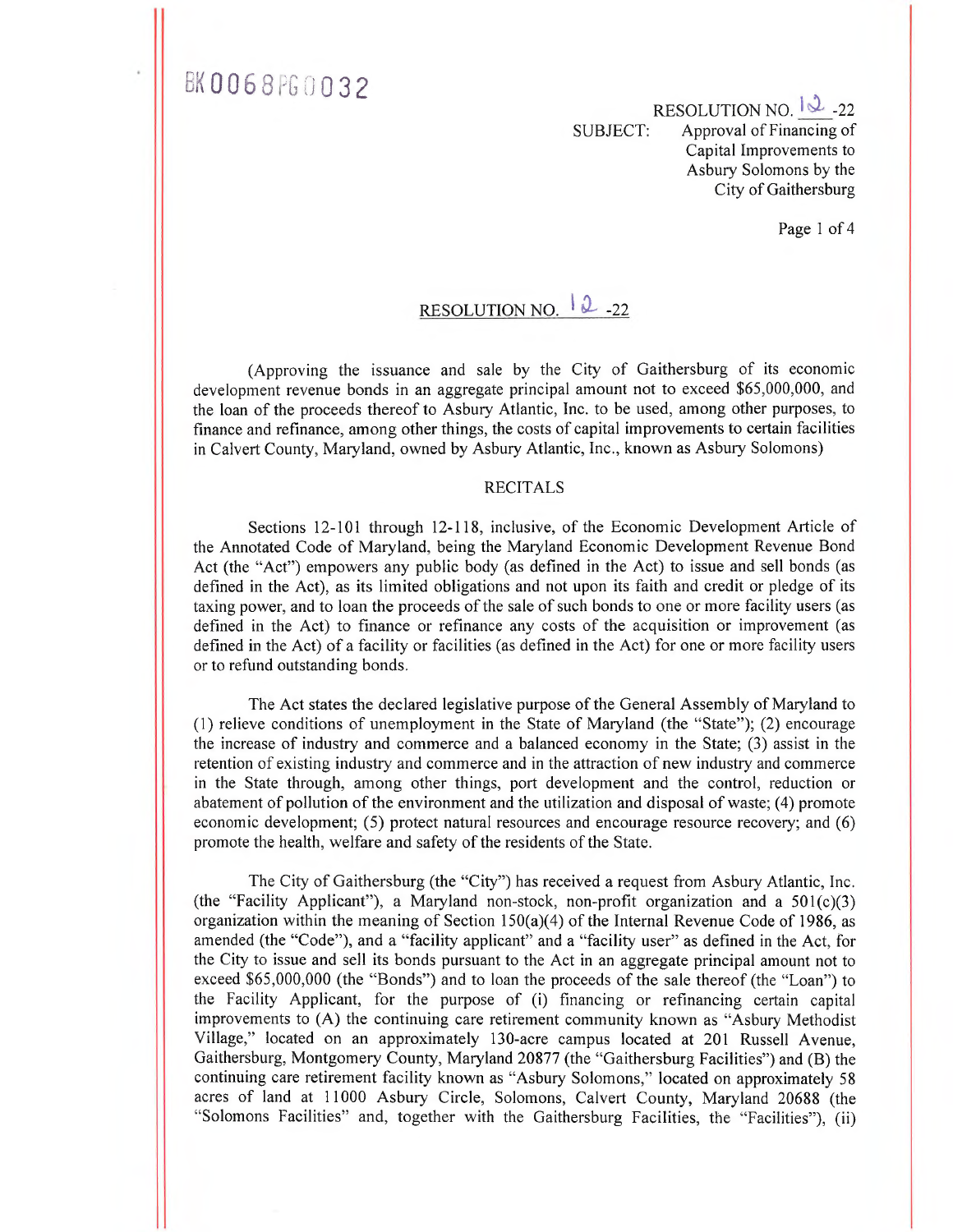## BK 0068PG 0033

RESOLUTION NO.  $\sqrt{2}$ -22 SUBJECT: Approval of Financing of Capital Improvements to Asbury Solomons by the City of Gaithersburg

Page 2 of 4

funding one or more capitalized interest or working capital accounts or debt service reserve funds, if necessary and (iii) paying certain costs of issuance of the Bonds and/or other related costs.

The Facilities are used by the Facility Applicant in its capacity as a  $501(c)(3)$ organization, within the meaning of Section  $150(a)(4)$  of the Code, for tax-exempt purposes in its activities as an owner and operator of continuing care retirement communities for senior citizens.

Section 147(f) of the Code provides that prior to the issuance and sale of the Bonds by the City, the elected legislative body or chief elected executive officer of the county or municipality in which the facilities financed with the proceeds of the bonds are located shall conduct a public hearing relating to such bonds and facilities and thereafter approve such bonds and the financing of such facilities.

The Facility Applicant has requested that the County Commissioners of Calvert County (the "County") approve the financing and refinancing of capital improvements to the Solomons Facilities and the issuance and sale of the Bonds by the City.

The Bonds will be limited obligations of the City and will not be an obligation or liability of the County, the State or any other political subdivision or public body of the State.

The County has held a public hearing concerning the issuance of the Bonds and the location and nature of the Solomons Facilities following reasonable public notice (within the meaning of Section 147(f) of the Code).

The County has determined, based upon the findings and determinations hereinafter set forth, that it is in the best interests of the citizens of the County that the County approve the financing and refinancing of capital improvements to the Solomons Facilities and the issuance and sale of the Bonds by the City in an aggregate principal amount not to exceed \$65,000,000.

#### NOW, THEREFORE,

SECTION 1. BE IT RESOLVED BY THE BOARD OF COUNTY COMMISSIONERS OF CALVERT COUNTY, That, it is hereby found and determined that the Solomons Facilities and the financing and refinancing by the City of capital improvements thereto will promote the declared legislative purposes of the Act, and thus will (i) sustain jobs and employment, thereby relieving conditions of unemployment in the State and the County; (ii) encourage the increase of industry and commerce and a balanced economy in the State and the County; (iii) assist in the retention of existing industry and commerce in the State and the County; (iv) promote economic development; and (v) promote the health, welfare and safety of the residents of the County and the State. Accordingly, it is in the interests of the public welfare of the citizens of the County and the State that the County approve the financing and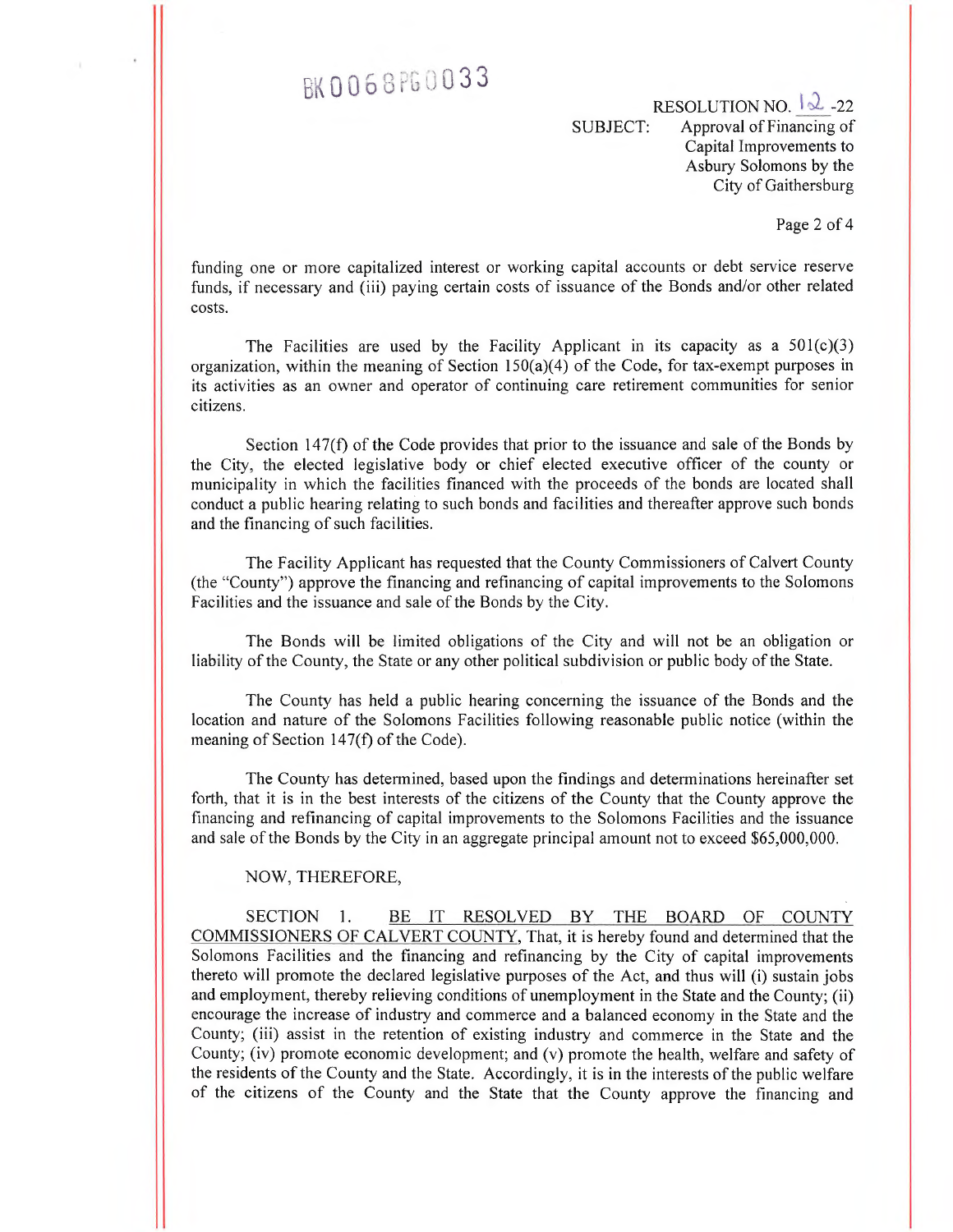### BK0068PG0034

RESOLUTION NO.  $|2$ -22 SUBJECT: Approval of Financing of Capital Improvements to Asbury Solomons by the City of Gaithersburg

Page 3 of 4

refinancing by the City of capital improvements to the Solomons Facilities within the geographical boundaries and jurisdiction of the County.

SECTION 2. AND BE IT FURTHER RESOLVED BY THE BOARD OF COUNTY COMMISSIONERS OF CALVERT COUNTY, That the County hereby approves:

(a) the financing and refinancing of capital improvements to the Solomons Facilities; and

(b) the issuance and sale by the City of one or more series of the City's limited obligation economic development revenue bonds in an aggregate principal amount not to exceed \$65,000,000 (the "Bonds"), the proceeds of which may be used by the City to make the Loan to the Facility Applicant for the purpose of, among others, financing and refinancing capital improvements to the Solomons Facilities.

SECTION 3. AND BE IT FURTHER RESOLVED BY THE BOARD OF COUNTY COMMISSIONERS OF CALVERT COUNTY, That the President of the Board of County Commissioners of the County is hereby authorized to execute a certificate or such other documents as may be requested by the Facility Applicant evidencing the public approval of the County pursuant to Section 147(f) of the Internal Revenue Code, as amended.

SECTION 4. AND BE IT FURTHER RESOLVED BY THE BOARD OF COUNTY COMMISSIONERS OF CALVERT COUNTY, That the Bonds and the interest thereon are not debts or charges against the general credit or taxing powers of the City or the County within the meaning of any constitutional or charter provision or statutory limitation and may not give rise to any pecuniary liability of the City or the County. The Bonds and the interest thereon shall be limited obligations of the City, payable by the City solely from the revenues derived from Loan repayments (both principal and interest) made to the City by the Facility Applicant on account of the Loan and from any other moneys made available to the City for such purpose.

SECTION 5. AND BE IT FURTHER RESOLVED BY THE BOARD OF COUNTY COMMISSIONERS OF CALVERT COUNTY, That the Bonds shall be authorized, issued, sold and delivered without direct or indirect cost to the County, and to that end, the Facility Applicant shall pay all necessary expenses of preparing, printing, selling and issuing the Bonds and all other costs contemplated and permitted by the Act, including without limitation, any and all costs, fees and expenses (including, without limitation, attorneys' fees) incurred by or on behalf of the County in connection with this Resolution or the publication of notices of any public hearings to be held in connection herewith, whether or not the proposed financing is consummated.

SECTION 6. AND BE IT FURTHER RESOLVED BY THE BOARD OF COUNTY COMMISSIONERS OF CALVERT COUNTY, That the passage of this Resolution shall not in any way indicate the approval of, or constitute any commitment for approval by, the County or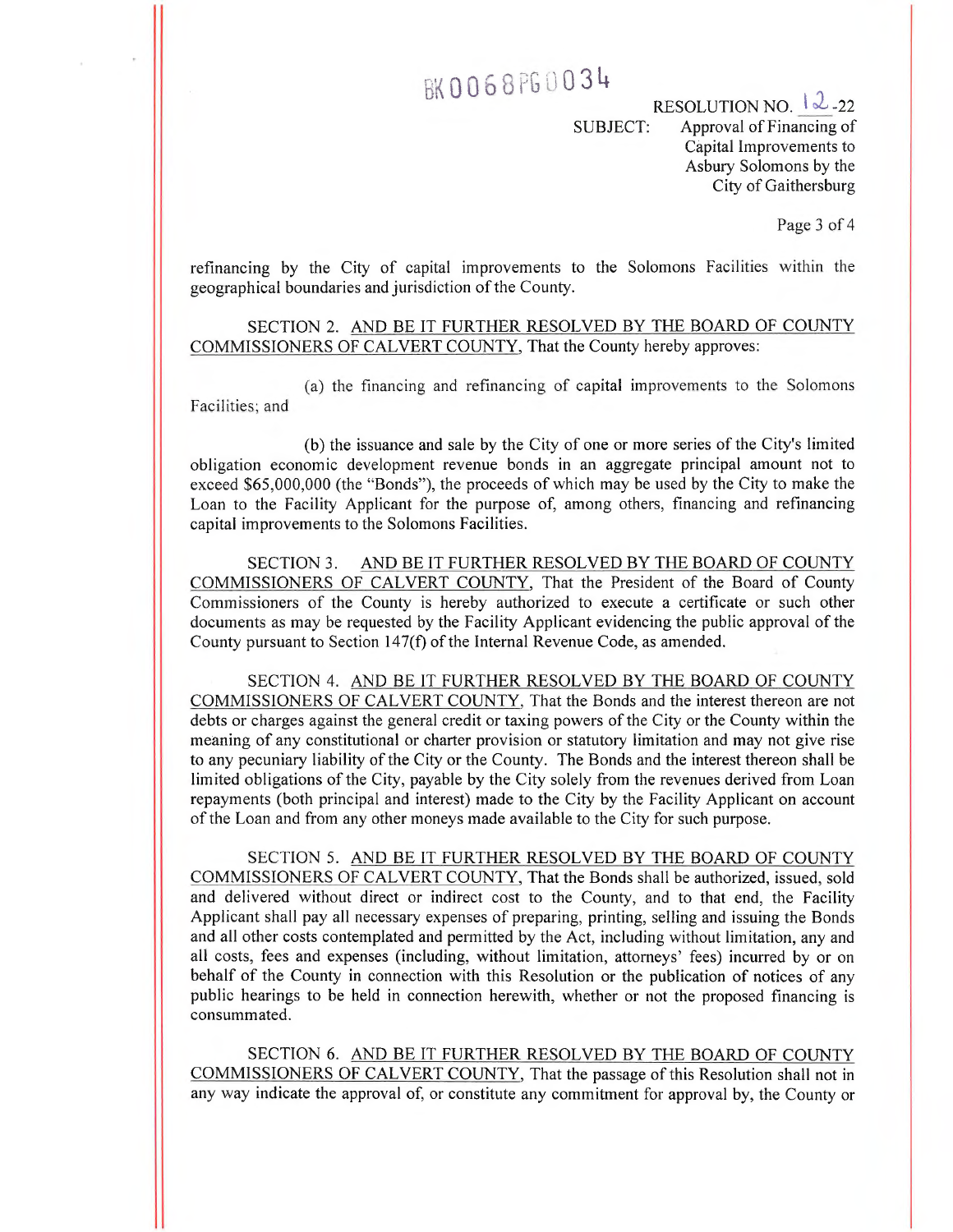### BK0068PG0035

RESOLUTION NO.  $|\lambda$  -22 SUBJECT: Approval of Financing of Capital Improvements to Asbury Solomons by the City of Gaithersburg

Page 4 of 4

any of its officers or employees of, any license, permit, application, or any other request to the County with respect to the Solomons Facilities.

SECTION 7. AND BE IT FURTHER RESOLVED BY THE BOARD OF COUNTY COMMISSIONERS OF CALVERT COUNTY, That no further action by the County is necessary to effect the financing and refinancing of capital improvements to the Solomons Facilities or the completion of the transactions contemplated in this Resolution, including without limitation, the issuance and sale of the Bonds.

SECTION 8. AND BE IT FURTHER RESOLVED BY THE BOARD OF COUNTY COMMISSIONERS OF CALVERT COUNTY, That this Resolution shall take effect immediately.

|      |                                                       | DONE, this $5^{\text{th}}$ day of APril, 2022, by the Board of County Commissioners for |
|------|-------------------------------------------------------|-----------------------------------------------------------------------------------------|
|      | Calvert County, Maryland, sitting in regular session. |                                                                                         |
|      |                                                       |                                                                                         |
|      |                                                       |                                                                                         |
| Ave: |                                                       |                                                                                         |
|      |                                                       |                                                                                         |

Nay:

Absent/Abstain:

ATTEST:

achel Me. Distel

Rachel M. Distel, Clerk to the Board of County. Commissioners of Calvert County

on  $\n *Maxch* / 8$ , 2022 by

Cheryl O' $\mathcal D$ onne $\mathcal W$ Guth McGuire Woods LLP Bond Counsel 156431662\_2.doc

COUNTY COMMISSIONERS OF CALVERICOUNTY

By:

Earl F. Hance, President

Steven R. Weems, Vice President

Approved for legal sufficiency Christopher J. Gadway, County Commissioner

Mike Hart, County Commiss

 $M$ .  $\epsilon$ 

Kelly D. McConkey, County Commissioner